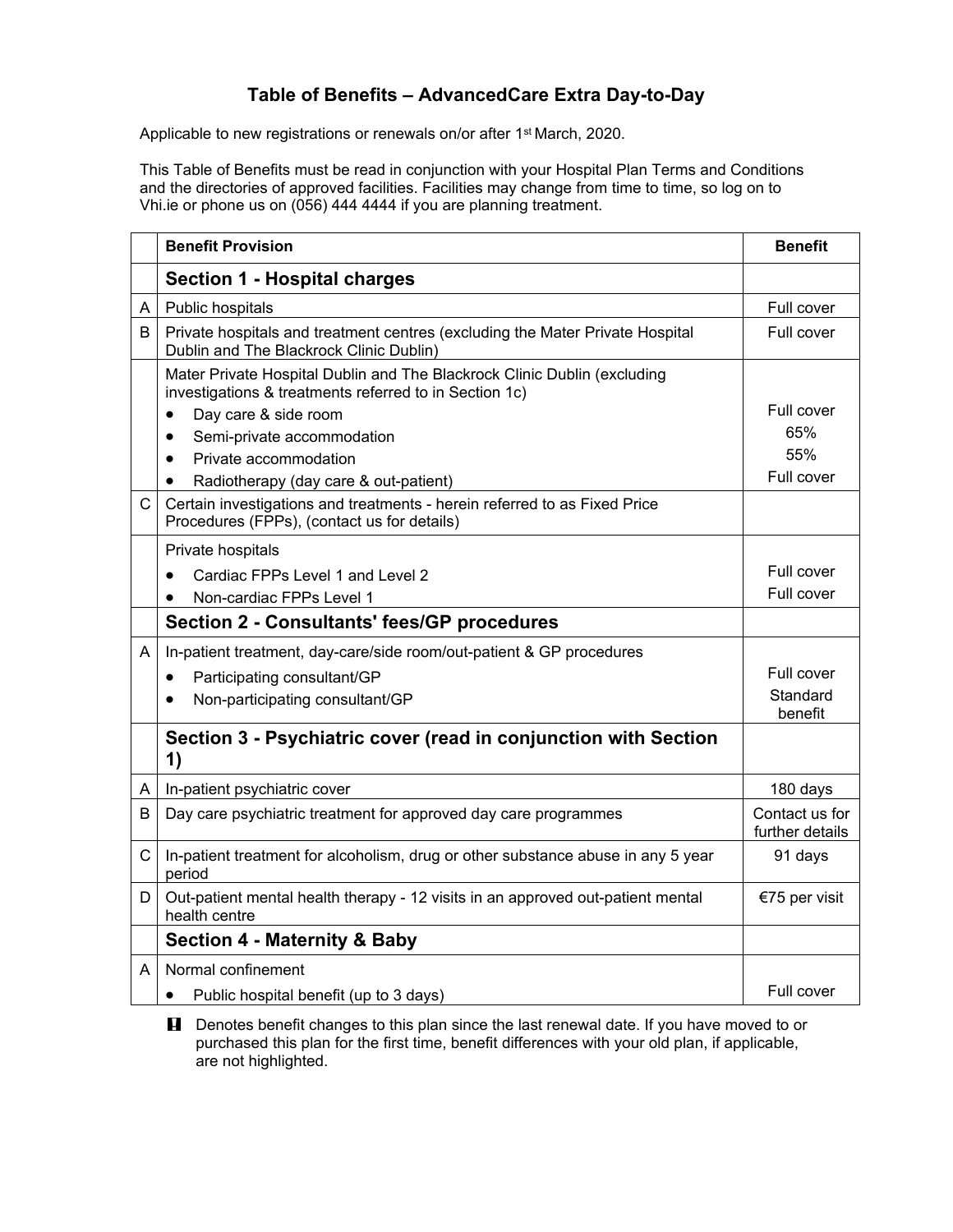|    | Caesarean delivery (as per hospital benefits listed)                                                                                                                                                                                                                                                                                                                                                                                                                                                                                                                                                                                                                                             | <b>Refer Section</b>                                                                                                                                                                                    |
|----|--------------------------------------------------------------------------------------------------------------------------------------------------------------------------------------------------------------------------------------------------------------------------------------------------------------------------------------------------------------------------------------------------------------------------------------------------------------------------------------------------------------------------------------------------------------------------------------------------------------------------------------------------------------------------------------------------|---------------------------------------------------------------------------------------------------------------------------------------------------------------------------------------------------------|
|    | Home birth benefit                                                                                                                                                                                                                                                                                                                                                                                                                                                                                                                                                                                                                                                                               | €3,150                                                                                                                                                                                                  |
| В  | In-patient maternity consultant fees (per Schedule of Benefits for Professional<br>Fees)                                                                                                                                                                                                                                                                                                                                                                                                                                                                                                                                                                                                         | Agreed<br>charges                                                                                                                                                                                       |
| C. | Vhi Fertility Programme                                                                                                                                                                                                                                                                                                                                                                                                                                                                                                                                                                                                                                                                          |                                                                                                                                                                                                         |
|    | Fertility benefit - benefit per member, towards the cost of specified fertility tests<br>and treatments carried out in a Vhi Participating Fertility Treatment Centre<br>Initial consultation<br>$\bullet$<br>AMH & Semen Analysis tests<br>٠<br>Egg freezing - once per lifetime<br>٠<br>Sperm freezing - once per lifetime<br>٠<br>IUI - up to 2 treatments per lifetime, female members only<br>$\bullet$<br>IVF or ICSI - up to 2 treatments per lifetime, female members only<br>٠<br>Fertility counselling - 4 sessions per treatment carried out in a Vhi Participating<br>٠<br><b>Fertility Treatment Centre</b><br>Fertility support services - Acupuncturists & Dieticians visits<br>٠ | €100 discount<br>at point of<br>sale<br>€100 discount<br>at point of<br>sale<br>€1000<br>€250<br>€450 per<br>treatment*<br>€1,500 per<br>treatment*<br>€40 per<br>session<br><b>Refer Section</b><br>10 |
|    | * These benefits are co-funded by Vhi and the Vhi Participating Fertility Treatment<br>Centre                                                                                                                                                                                                                                                                                                                                                                                                                                                                                                                                                                                                    |                                                                                                                                                                                                         |
| D  | Maternity & Baby Bundle                                                                                                                                                                                                                                                                                                                                                                                                                                                                                                                                                                                                                                                                          |                                                                                                                                                                                                         |
|    | Maternity Yoga and Pilates classes<br>$\bullet$                                                                                                                                                                                                                                                                                                                                                                                                                                                                                                                                                                                                                                                  | 75% cover up                                                                                                                                                                                            |
|    | One maternity scan<br>٠                                                                                                                                                                                                                                                                                                                                                                                                                                                                                                                                                                                                                                                                          | to a combined                                                                                                                                                                                           |
|    | Breast-feeding consultations<br>٠                                                                                                                                                                                                                                                                                                                                                                                                                                                                                                                                                                                                                                                                | limit of €500                                                                                                                                                                                           |
|    | Baby massage classes<br>٠                                                                                                                                                                                                                                                                                                                                                                                                                                                                                                                                                                                                                                                                        | and<br>no excess                                                                                                                                                                                        |
|    | Baby swim classes                                                                                                                                                                                                                                                                                                                                                                                                                                                                                                                                                                                                                                                                                |                                                                                                                                                                                                         |
|    | Ante natal course                                                                                                                                                                                                                                                                                                                                                                                                                                                                                                                                                                                                                                                                                |                                                                                                                                                                                                         |
| Е  | Foetal screening (per renewal year)<br>Additional Maternity & Baby Benefits                                                                                                                                                                                                                                                                                                                                                                                                                                                                                                                                                                                                                      |                                                                                                                                                                                                         |
|    | Paediatrician benefit<br>٠                                                                                                                                                                                                                                                                                                                                                                                                                                                                                                                                                                                                                                                                       | €100                                                                                                                                                                                                    |
|    | Vaccinations for Meningitis B and Chicken Pox - up to two inoculations for<br>$\bullet$<br>each per lifetime                                                                                                                                                                                                                                                                                                                                                                                                                                                                                                                                                                                     | €60 per<br>inoculation                                                                                                                                                                                  |
|    | Female and male mental health counselling - 10 sessions<br>٠                                                                                                                                                                                                                                                                                                                                                                                                                                                                                                                                                                                                                                     | €60 per<br>session<br>Full cover                                                                                                                                                                        |
|    | New parents food pack - 10 nutritional dinners delivered to your door                                                                                                                                                                                                                                                                                                                                                                                                                                                                                                                                                                                                                            | €60                                                                                                                                                                                                     |
|    | Paediatric first aid course<br>Section 5 - Cancer care and other benefits                                                                                                                                                                                                                                                                                                                                                                                                                                                                                                                                                                                                                        |                                                                                                                                                                                                         |
|    |                                                                                                                                                                                                                                                                                                                                                                                                                                                                                                                                                                                                                                                                                                  |                                                                                                                                                                                                         |
| A  | Genetic testing for cancer                                                                                                                                                                                                                                                                                                                                                                                                                                                                                                                                                                                                                                                                       |                                                                                                                                                                                                         |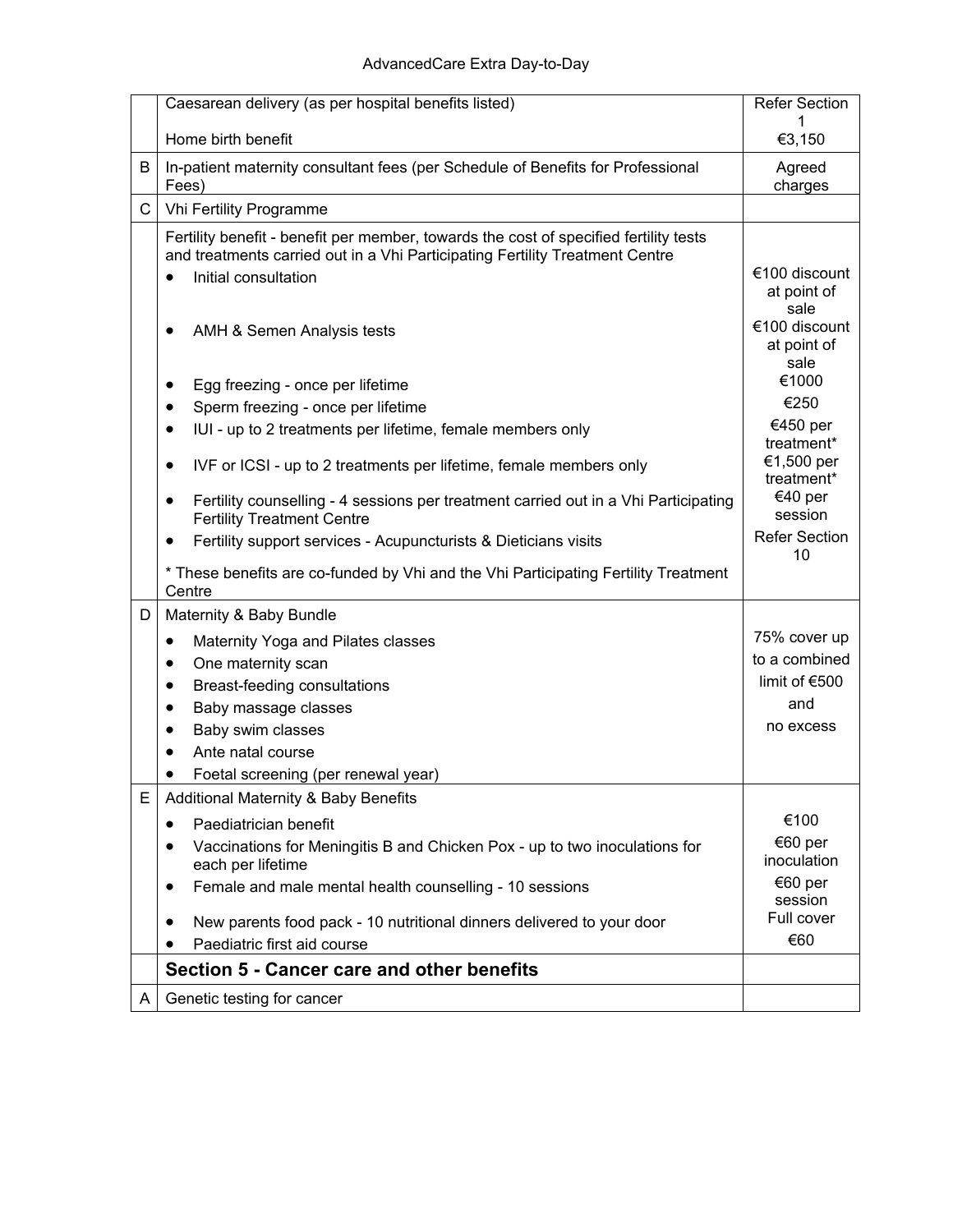|              | Initial consultation for genetic testing for cancer *                                                                                                                                                          | €125                                                                               |
|--------------|----------------------------------------------------------------------------------------------------------------------------------------------------------------------------------------------------------------|------------------------------------------------------------------------------------|
|              | Genetic test - for specified genetic mutations to be carried out in an approved<br>$\bullet$<br>clinic*                                                                                                        | Full cover                                                                         |
|              | Preventative (Prophylactic) treatment following on from the genetic test<br>$\bullet$                                                                                                                          | Covered up to<br>the levels for<br>hospital<br>treatment<br>listed in<br>Section 1 |
|              | * These benefits are available immediately for existing Vhi customers with no<br>waiting periods. There is a 26 week new conditions waiting period for new joiners.                                            |                                                                                    |
| В            | Mammograms in an approved mammogram centre in each 24 month period,<br>covered in accordance with our rules (contact us for details)                                                                           | Full cover                                                                         |
| $\mathsf{C}$ | Cancer care support - one night's accommodation for each treatment                                                                                                                                             | €100 per night                                                                     |
| D            | Manual lymph drainage following cancer treatment - 10 visits                                                                                                                                                   | €50 per visit                                                                      |
| E            | Clinical psychology counselling for oncology treatment (psycho oncology<br>counselling) - 10 visits                                                                                                            | Refer section<br>10                                                                |
| F            | Additional cancer support benefits                                                                                                                                                                             |                                                                                    |
|              | Wig/ hairpiece, post-mastectomy bra, swimsuit, surgical prosthesis following<br>cancer treatment<br>No excess applies, but subject to the benefit maximum for medical and surgical<br>appliances set out below | Full cover                                                                         |
| G            | Other benefits in Section 5                                                                                                                                                                                    |                                                                                    |
|              | Convalescent care - first 14 nights towards the cost of semi-private or private room<br>accommodation                                                                                                          | €58 per night                                                                      |
|              | Vhi Healthcare approved medical and surgical appliances                                                                                                                                                        | 90% per year<br>$-$ Max €5,000                                                     |
|              | Vhi Hospital@Home                                                                                                                                                                                              | Full cover                                                                         |
|              | Child home nursing - 14 days per calendar year                                                                                                                                                                 | €100 per day                                                                       |
|              | Parent accompanying child - 14 days per calendar year, following a stay in excess<br>of 3 days in hospital                                                                                                     | €40 per day                                                                        |
|              | <b>Vhi VisionCare</b>                                                                                                                                                                                          |                                                                                    |
|              | Vhi VisionCare E-Screen (available through Vhi.ie/myvhi)                                                                                                                                                       | Full cover                                                                         |
|              | Comprehensive eye exam carried out by a VSP eye-care professional in each<br>24 month period                                                                                                                   | Full cover                                                                         |
|              | <b>Section 6 - Transport costs</b>                                                                                                                                                                             |                                                                                    |
| A            | Transport costs (covered in accordance with our rules)                                                                                                                                                         | Agreed<br>charges                                                                  |
|              | Section 7 - Cover outside Ireland                                                                                                                                                                              |                                                                                    |
| A            | Emergency treatment abroad                                                                                                                                                                                     | €100,000                                                                           |
| В            | Elective treatment abroad (subject to prior approval)                                                                                                                                                          |                                                                                    |
|              | Surgical procedures available in Ireland (as per level of cover in Ireland)                                                                                                                                    | €100,000                                                                           |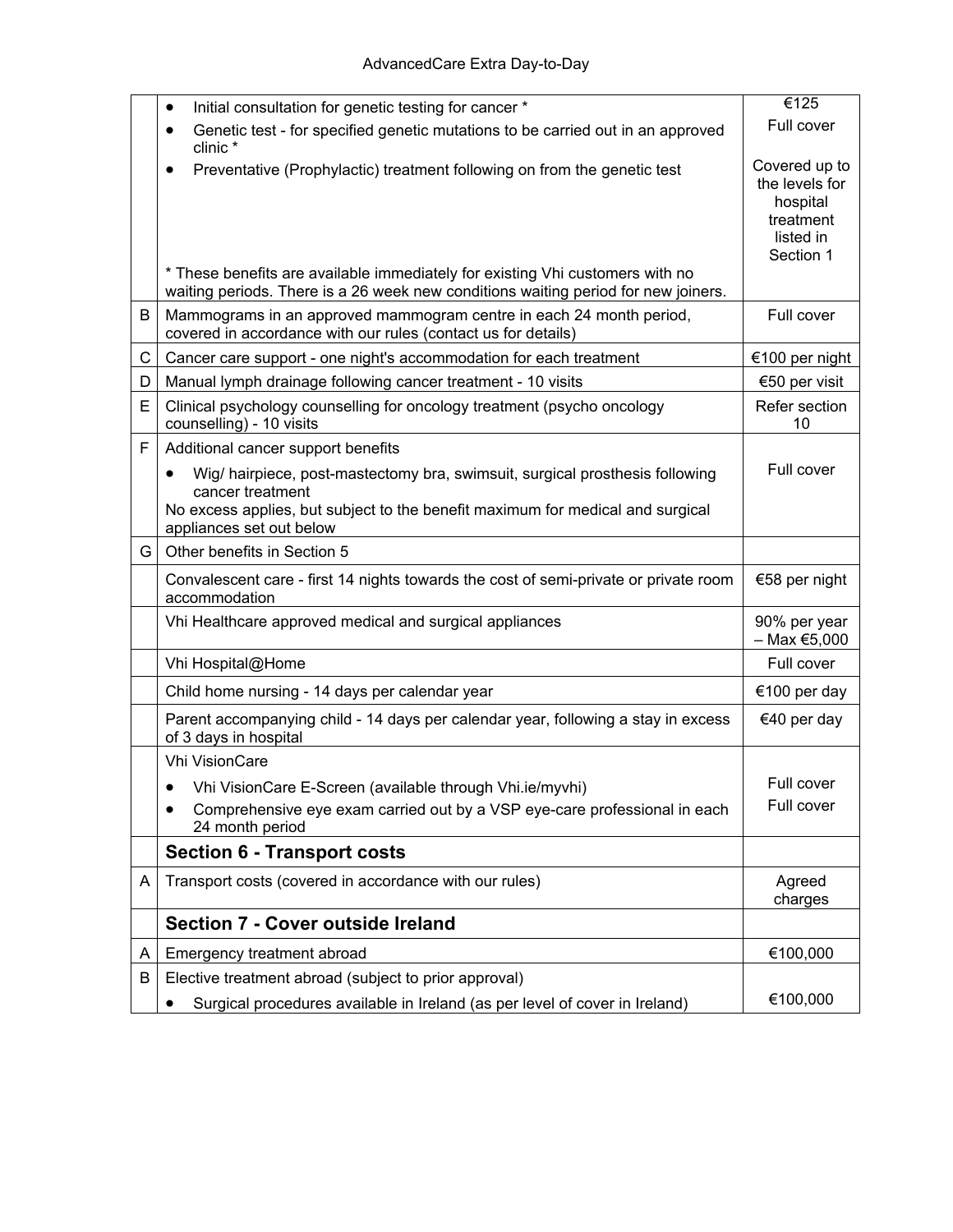|    | Treatment not available in Ireland<br>$\bullet$                                                                                                                                                                                                              | €100,000      |
|----|--------------------------------------------------------------------------------------------------------------------------------------------------------------------------------------------------------------------------------------------------------------|---------------|
|    | Section 8 - Out-patient scans, covered in accordance with our<br>rules (refer to the Directory of Approved Out-patient Scan<br>Centres)                                                                                                                      |               |
| A  | <b>MRI</b> scans                                                                                                                                                                                                                                             |               |
|    | Centres with direct pay arrangements (Vhi pay directly)<br>$\bullet$                                                                                                                                                                                         | Full cover    |
|    | Pay & claim back centres (subject to an excess of €125 per scan)                                                                                                                                                                                             | Covered       |
| В  | PET-CT scans (covered in accordance with our rules)                                                                                                                                                                                                          | Full cover    |
| C  | CT scans                                                                                                                                                                                                                                                     |               |
|    | Non-oncology direct pay centres (Vhi pay directly)<br>$\bullet$                                                                                                                                                                                              | Full cover    |
|    | Oncology direct pay centres (Vhi pay directly)                                                                                                                                                                                                               | Full cover    |
|    | Section 9 – Consultant & diagnostics benefits                                                                                                                                                                                                                |               |
| A  | <b>Consultant visits</b>                                                                                                                                                                                                                                     | €80           |
| B  | X-rays & Scans                                                                                                                                                                                                                                               |               |
|    | X-rays & Scans - in an approved centre<br>$\bullet$                                                                                                                                                                                                          | €40           |
|    | X-rays & Scans - reporting and interpreting results (consultant fee)                                                                                                                                                                                         | €80           |
| C  | <b>Blood Tests</b>                                                                                                                                                                                                                                           |               |
|    | Blood Tests - in an approved centre                                                                                                                                                                                                                          | €40           |
|    | Blood Tests - reporting and interpreting results (consultant fee)                                                                                                                                                                                            | €80           |
|    | Annual excess - per member, per year                                                                                                                                                                                                                         | €100          |
|    | Annual maximum for section 9 and section 10 combined - per member, per year                                                                                                                                                                                  | €2,000        |
|    | Section 10 - Day-to-day benefits                                                                                                                                                                                                                             |               |
| A  | General practitioner - 12 visits                                                                                                                                                                                                                             | €40           |
| B  | Dental practitioner - 12 visits                                                                                                                                                                                                                              | €40           |
| C  | Physiotherapist - 12 visits                                                                                                                                                                                                                                  | €40           |
| D  | Practice nurse visit - 12 visits                                                                                                                                                                                                                             | €40           |
| E  | Pre- and post-natal care (combined visits)*                                                                                                                                                                                                                  | €385          |
| F  | Chiropractor / Occupational Therapist / Chiropodist / Podiatrist / Orthoptist /<br>Dietician / Nutritionist / Osteopath / Physical Therapist / Acupuncture /<br>Reflexologist / Strength & conditioning coach visit / Speech therapy - 12<br>combined visits | €40           |
| G  | Clinical psychology counselling for oncology treatment (psycho oncology<br>counselling) $* - 10$ visits                                                                                                                                                      | €50 per visit |
| н  | Clinical Psychologist - 10 visits                                                                                                                                                                                                                            | €50           |
| L  | Accident & emergency cover - 1 visit                                                                                                                                                                                                                         | €75           |
| J  | Optical – eye tests and glasses/contact lenses - in each 24 month period<br>(^Payment will be made directly to the provider if attending a VSP network<br>provider, and will not be subject to the annual excess or the annual maximum)                      | €80^          |
| K. | Hearing Test in each 2 year period                                                                                                                                                                                                                           | €40           |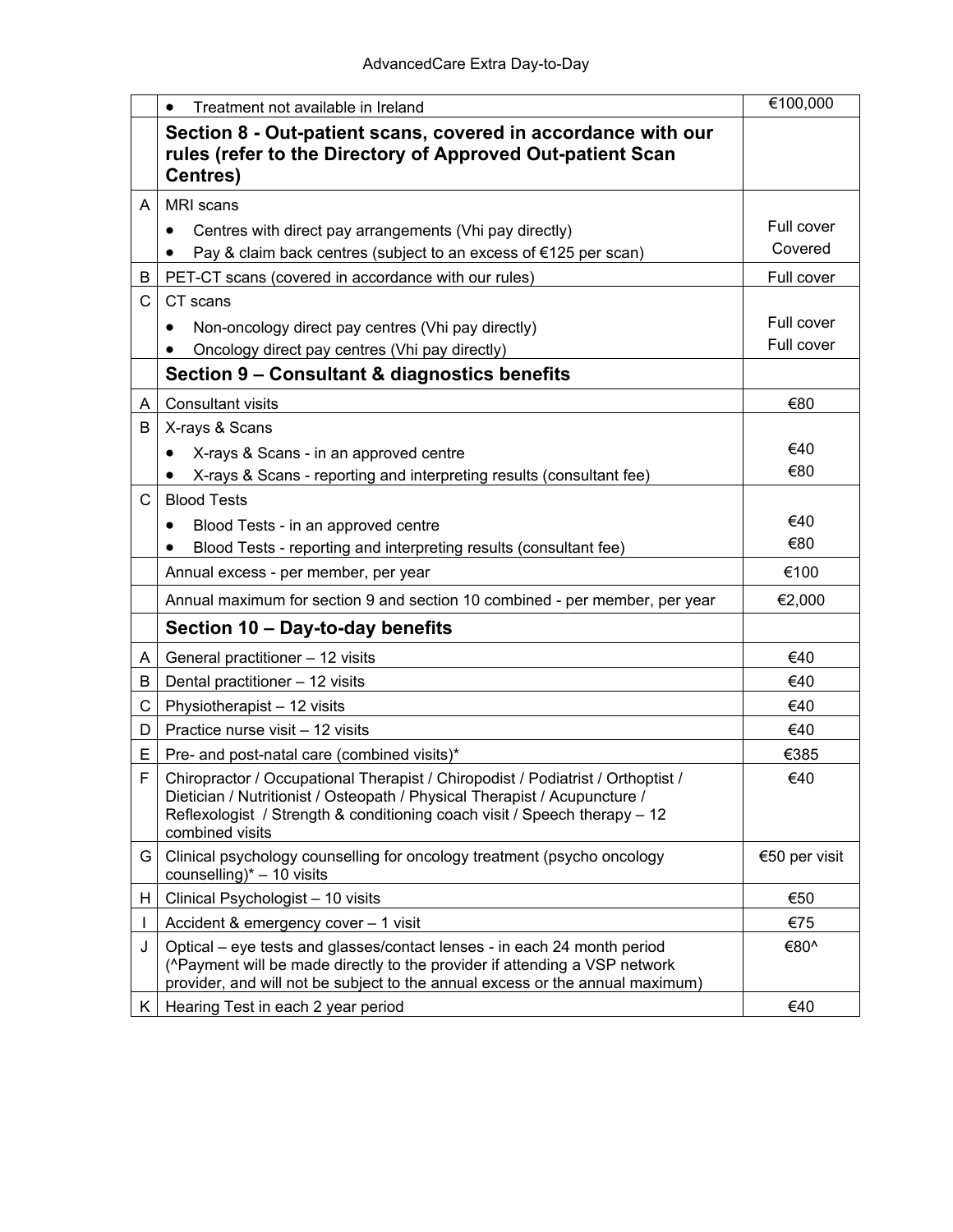| L | Travel Vaccinations – up to 3 vaccines                                                                                                                                                                                                                                                                                                                                                          | €50 per<br>vaccine    |
|---|-------------------------------------------------------------------------------------------------------------------------------------------------------------------------------------------------------------------------------------------------------------------------------------------------------------------------------------------------------------------------------------------------|-----------------------|
| М | Vhi Online Doctor - 12 visits (available through the Vhi App)*                                                                                                                                                                                                                                                                                                                                  | Full cover            |
| N | Health screening – covered for one of the following screening programmes in each<br>24 month period*                                                                                                                                                                                                                                                                                            |                       |
|   | Screen Essential, HeartCheck or CancerCheck in a Vhi Medical Centre<br>$\bullet$                                                                                                                                                                                                                                                                                                                | Full cover            |
| O | Dexa scans in an approved dexa scan centre (covered in accordance with our<br>rules, contact us for details)*                                                                                                                                                                                                                                                                                   | Full cover            |
| P | Cardiac Care Programme*                                                                                                                                                                                                                                                                                                                                                                         |                       |
|   | Medfit cardiac care programme - in each 24 month period<br>٠                                                                                                                                                                                                                                                                                                                                    | €300                  |
|   | Urgent cardiac care benefit<br>$\bullet$                                                                                                                                                                                                                                                                                                                                                        | €300 per year         |
|   | Medfit cardiac rehabilitation programme<br>$\bullet$                                                                                                                                                                                                                                                                                                                                            | €300 per year         |
| Q | Joint Care Programme*                                                                                                                                                                                                                                                                                                                                                                           |                       |
|   | Joint Care Screening to assess your mobility levels carried out by a<br>٠<br>Physiotherapist employed by The Physio Company in each 24 month period,<br>covered in accordance with our rules. To make a booking, contact The Physio<br>Company at (01) 5180011. Details available at Vhi.ie/members                                                                                             | Full cover            |
|   | Joint Care Physiotherapy carried out by a Physiotherapist employed by The<br>٠<br>Physio Company subject to referral from Joint Care Screening - up to 3 visits                                                                                                                                                                                                                                 | Full cover            |
| R | Vhi SwiftCare benefit - unlimited visits (minor injury clinic)<br>*subject to an excess of €50                                                                                                                                                                                                                                                                                                  | 100%*                 |
|   | Vhi SwiftCare appointment services*                                                                                                                                                                                                                                                                                                                                                             |                       |
|   | Consultant consultation (orthopaedic, oral maxillofacial & sports medicine)<br>٠                                                                                                                                                                                                                                                                                                                | 75%                   |
|   | Dental practitioner - 12 visits<br>$\bullet$                                                                                                                                                                                                                                                                                                                                                    | €40                   |
|   | Physiotherapist - 12 visits<br>$\bullet$                                                                                                                                                                                                                                                                                                                                                        | €40                   |
| S | Vhi paediatric clinic*                                                                                                                                                                                                                                                                                                                                                                          |                       |
|   | Initial Consultant consultation<br>$\bullet$                                                                                                                                                                                                                                                                                                                                                    | 75%                   |
|   | Follow up paediatric treatment and services after this consultation including<br>lactation consultant, dietician, ultrasound, blood tests and x-ray                                                                                                                                                                                                                                             | 75% of total<br>costs |
|   | Annual excess - per member, per year                                                                                                                                                                                                                                                                                                                                                            | €1                    |
|   | Annual maximum for section 9 and section 10 combined - per member, per year                                                                                                                                                                                                                                                                                                                     | €2,000                |
|   | These benefits are not subject to the annual excess or annual maximum                                                                                                                                                                                                                                                                                                                           |                       |
|   | <b>Additional notes</b>                                                                                                                                                                                                                                                                                                                                                                         |                       |
| A | You have the option to change your cover at your renewal date and in certain<br>additional circumstances (as determined by us) during your contract year. This is<br>subject to Terms and Conditions and waiting periods may apply. Further<br>information is available on our website at www.vhi.ie/midterm-planchanges.pdf<br>or you can contact us if you would like to discuss this option. |                       |